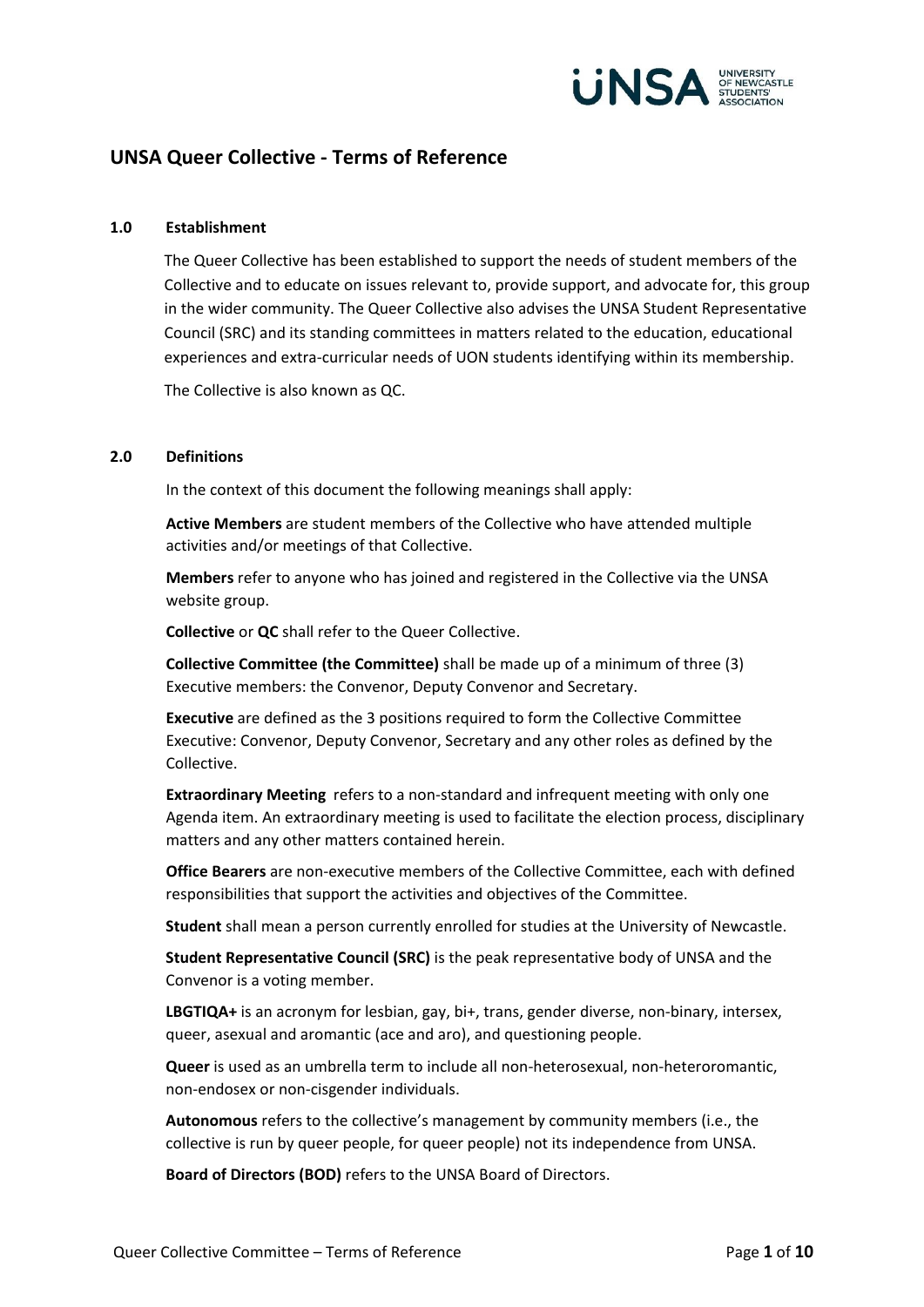**UNSA Support Person(s)** refers to a designated third party who assists and oversees Collective grievances and disciplinary processes, as well as provides general support to the Collective Convenor. This may be an UNSA staff member or an Executive SRC member.

### **3.0 Aims and Objectives**

The aims and objectives of the Collective Committee are:

- 3.1 To support, represent and advocate for LGBTQIA+, queer-identifying and questioning students at the University ;
- 3.2 To enhance and foster the social atmosphere and sense of community of the members of the Collective;
- 3.3 To act as a key stakeholder in conversations on queer-identifying, questioning and LGBTQIA+ issues for the UNSA SRC and the University at large.
- 3.4 To inform, advise and educate members of the University community on best practice and issues relevant to members of the Collective;
- 3.5 To provide information and opportunities to engage with queer history, culture and the broader queer community; and,
- 3.6 To protect and promote the principles of social justice, fairness and equality.

# **4.0 Membership**

- 4.1. Membership is open to all LGBTQIA+, queer-identifying and questioning students at the University of Newcastle.
- 4.2. There shall be no membership fee charged to join the Collective.
- 4.3. Individual Membership to the Collective must be renewed each calendar year via the UNSA website.

### **5.0 Meetings and Reporting**

- 5.1 The Collective Committee shall meet at least once before each convening of the SRC.
- 5.2 The notice of meeting, Agenda, Minute taking/decision and other related meeting protocols must follow and adhere to the UNSA Meeting Guidelines.
	- 5.2.1. To declare a motion carried at any Collective meeting, a supermajority of 70% is required.
- 5.3 The Committee may be convened to attend any urgent matter of business at the request of any two (2) members of the Committee, the UNSA SRC or UNSA Board of Directors.
- 5.4 The Convenor shall report on the activities of the Collective to each meeting of the SRC via a formal SRC report and oral discussion (as necessary).

#### **6.0 Quorum**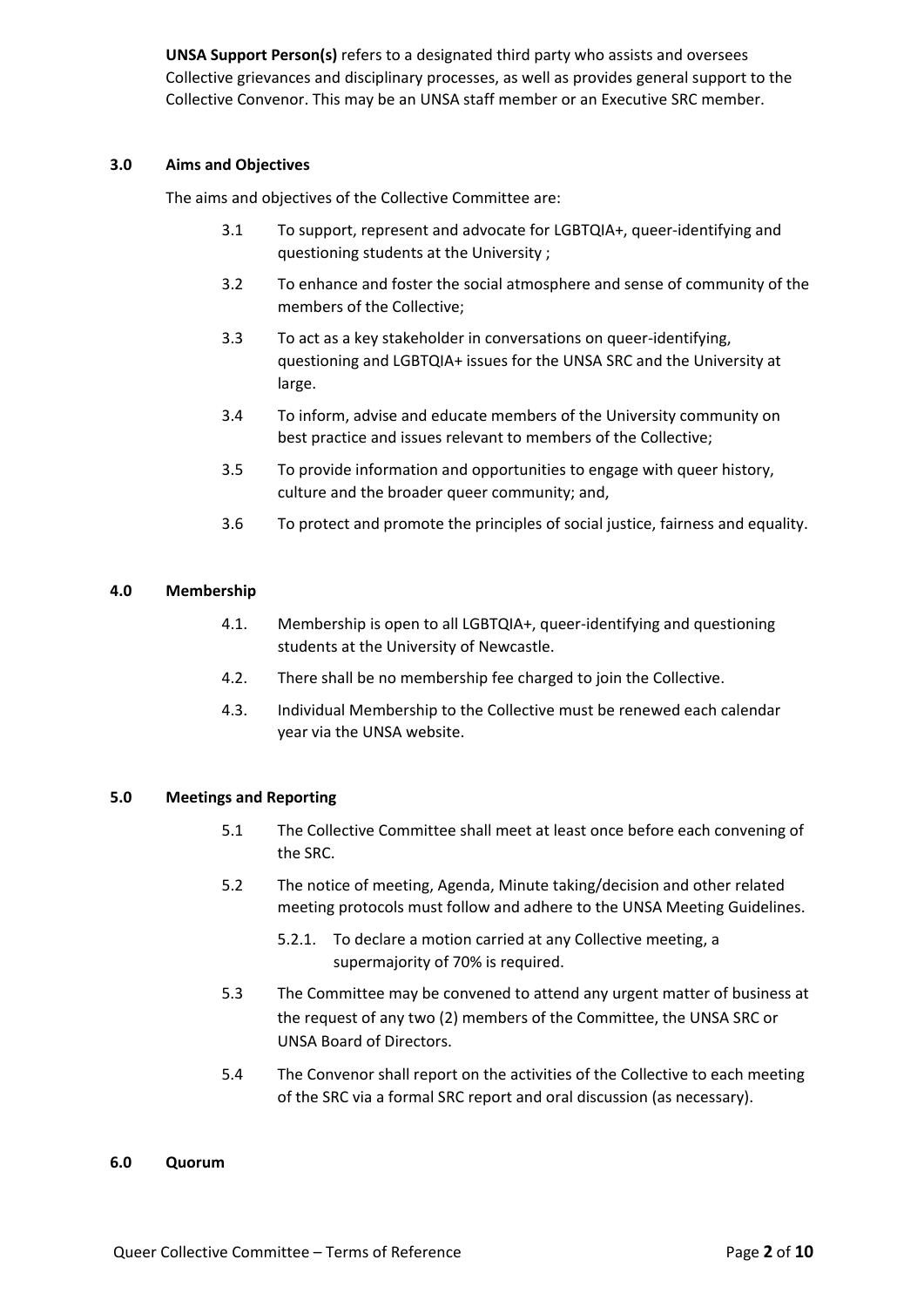6.1 Quorum for any Collective meeting shall be the nearest whole number over half of the filled Executive and Officer Bearer positions. One of whom must be the Queer Collective Convenor.

# **7.0 Finance and Expenditure**

- 7.1. The Collective must approve any expenditure from its budget at a meeting.
- 7.2. The Committee may approve the use of up to \$100 of the Collective's budget. This must be ratified at the next meeting of the Collective.
- 7.3. For larger expenditure, the Convenor must submit a completed UNSA Funding Proposal for approval by either the UNSA SRC or UNSA Board of Directors.
	- 7.3.1 It is expected that the Convenor has the support of the Collective membership.

# **8.0 Collective Executive and Office Bearers**

- 8.1. Office Bearers of the Collective shall constitute:
	- a. The Collective Executive comprising of the:
		- i. Convenor;
		- ii. Deputy Convenor;
		- iii. Secretary;
		- iv. Events Officer;
		- v. Ourimbah Officer;
		- vi. Postgraduate Officer;
		- vii. Queer Women's Officer;
		- viii. Transgender and Gender Diverse Officer;
		- ix. Intersex Officer;
		- x. Ethnocultural Officer;
		- xi. First Nations Officer; and
		- xii. Disability & Neurodiverse Officer;
	- b. Other Office Bearers comprising of:
		- i. Up to two (2) Collective Grievance Officers
- 8.2 The Collective may, with consultation and approval from the UNSA SRC and/or UNSA Board of Directors, create additional Office Bearer positions. This must be decided on a needs basis.
- 8.3 Where the Collective deems an Office Bearer position wholly unnecessary, the Collective may resolve to remove the position after consultation and approval from the UNSA SRC and/or the Board of Directors.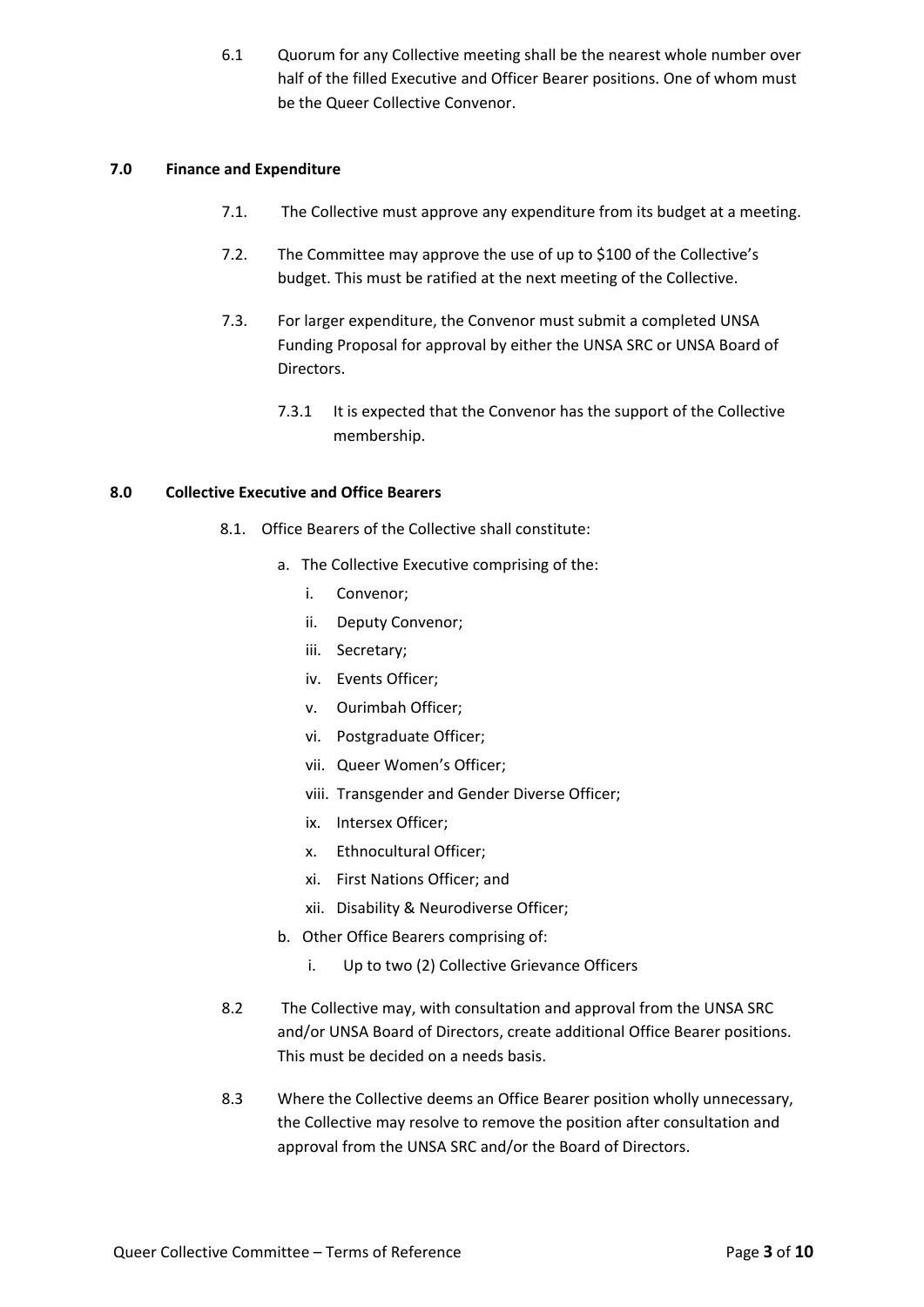8.3.1 The Collective Convenor must demonstrate extensive and all necessary consultation in their recommendation for removal. This shall be provided by way of a formal paper to either the UNSA SRC or UNSA Board of Directors depending on the nature of the position.

8.3.2 The Collective cannot remove any of the Executive positions or the First Nations Officer from its Office Bearing position under any circumstances.

### **9.0 Roles and Responsibilities of Collective Executive Positions**

This section outlines the roles and responsibilities of the Convenor, Deputy Convenor and Secretary. Other roles and responsibilities can be found in [UNSA Queer Collective Roles and](https://docs.google.com/document/d/1igkqgtjOm1YiuA004wBJAZO80o1tyDI5l2MvxECRUZo/edit?usp=sharing)  [Responsibilities.](https://docs.google.com/document/d/1igkqgtjOm1YiuA004wBJAZO80o1tyDI5l2MvxECRUZo/edit?usp=sharing)

# **9.1 Convenor**

- i. Be the chairperson of all Collective meetings;
- ii. Be the spokesperson for the Collective;
- iii. Attend relevant meetings, working groups, committees and events;
- iv. Notify Collective Members of meetings;
- v. Liaise with the UNSA Office to update and maintain the membership list;
- vi. Liaise with the Vice President of Welfare and Wellbeing;
- vii. Liaise with the President where appropriate;
- viii. Ensure the Collective Executive carries out their responsibilities;
- ix. Explain the obligations and rights of Office Bearers to them;
- x. Submit a written report to every UNSA SRC meeting on the activities of the Collective;
- xi. Conduct the duties of any vacant Collective Executive position where appropriate;
- xii. Be responsible for ensuring their Collective is compliant with the Collective Governance Framework.

# **9.2 Deputy Convenor**

- i. Be the chairperson for Collective meetings where the Convenor is absent;
- ii. Assist the Convenor in the management of the Collective and its event and activities;
- iii. Assist the executive in the carrying out of their roles;
- iv. Attend UNSA SRC meetings (non-voting and on a needs basis); and
- v. Assist the Convenor in preparing regular reports to the SRC.

# **9.3 Secretary**

- i. Receive and send all external correspondence for the Collective;
- ii. Work with the Convenor to prepare an agenda for all meetings;
- iii. Supervise voting during all meetings except during an election process;
- iv. Take Minutes at meetings;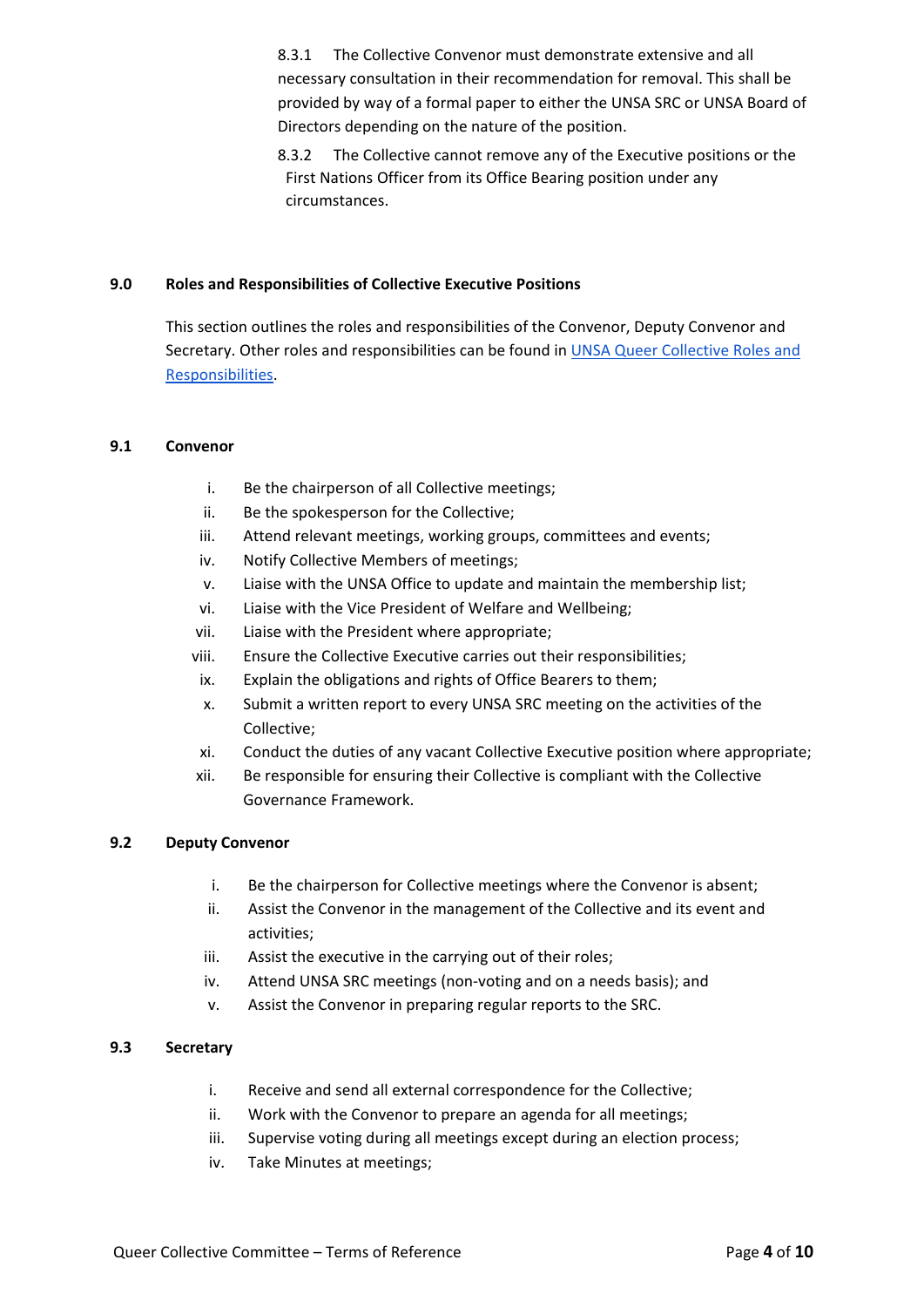- v. Manage all of the administrative records of the Collective in conjunction with the Convenor;
- vi. Assist the Convenor in preparing a proposed budget for the Collective;
- vii. Work in conjunction with UNSA Staff and the Convenor to monitor the Collective's allocated budget; and
- viii. Liaise with relevant UNSA staff and Executive.

# **10.0 Election of Queer Convenor**

- 10.1. The Queer Convenor is an internally elected position and sits on the UNSA SRC with voting rights.
- 10.2. An external Returning Officer will be appointed to oversee the election process. This may be anyone who does not have any active affiliation with the Queer Collective, or any conflicts of interest.
	- i. Where possible, the returning officer will be the Vice President of Welfare and Wellbeing or the UNSA Student Representative Support Manager.
- 10.3. The election must be held during the standard UNSA SRC election period in October/November of each calendar year.
- 10.4 The election will take place in an extraordinary Collective meeting which, apart from disclosure to the Returning Officer, must remain autonomous.
	- i. A student cannot be forced to prove they are queer-identified, and they cannot be questioned or interrogated.
- 10.5. Notification of the nomination period for the position must be sent out at least fourteen (14) days prior to the extraordinary collective meeting.
- 10.6. The nomination period shall be seven (7) days.
	- 10.6.1 Nominations must be returned within the nomination period and must include:
		- i. The student's name;
		- ii. Student number; and
		- iii. A valid Candidate Statement.
	- 10.6.2 A valid Candidate Statement answers all components of the form and does not exceed the allocated word count. Any returned Candidate Statement that fails to meet the criteria will be deemed invalid until amended at the request of the Returning Officer.
- 10.7. If only one nomination is received, the sole candidate will elected unopposed.
- 10.8. Where multiple nominations are received for the same position, the Returning Officer will prepare a ballot listing all nominees and schedule an extraordinary collective meeting no less than two (2), but no more than seven (7) days after preparing the ballot.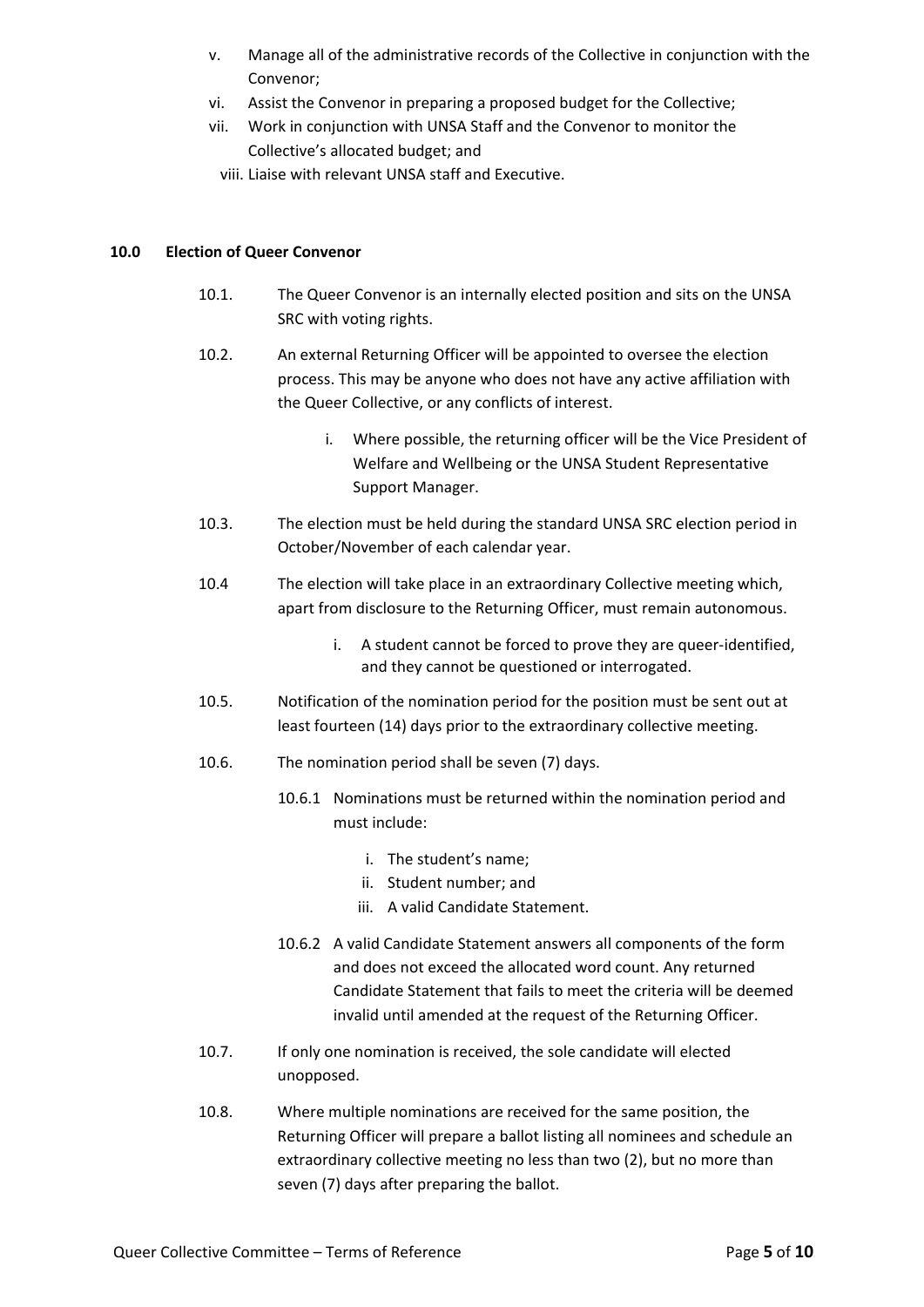- i. The election will be the only item of business during the meeting.
- ii. This notice of meeting is to be sent to all Collective members and include a list of all nominees and their candidate statements.
- iii. Where the current Convenor is running for re-election, the duty of Chair is to be delegated to an Executive Member who is not a Candidate.
- iv. The chair may vote in the election, but only by anonymous ballot.
- 10.9 The successful nominee will be determined by a simple majority.
	- i. In the event of a tie, the meeting will be terminated, and a new date must be confirmed for election finalisation. This must occur within fourteen (14) days.
	- ii. The tied candidates will be provided by the Returning officer, a list of preselected questions to answer. Which will form the basis of member voting.
	- iii. Candidates will be given at least 48 hours to draft their answers and at the Returning Officer's discretion, may either present these answers in written form (circulated to all voting members before reconvening) OR/ present their answers orally at the rescheduled Collective meeting.
	- iv. A ballot will again be prepared by the Returning Officer and members will be asked to vote on the tied ballot(s). At the discretion of the Returning officer, this process may be a 24 hour open online ballot or an in-person ballot.
	- v. At the rescheduled meeting, whichever candidate receives the majority of member votes will be declared and the election shall be finalised.

### **11.0 Withdrawing from an Executive or Office Bearer Position**

- 11.1 Where a Member holding either an Executive or Office Bearer position wishes to step down from their position and cease all duties, the Member must notify the Collective Convenor in writing outlining their intention to discontinue their role.
	- i. A Member may withdraw from their position at any time for any reason, except for the Collective Convenor whom is required to follow all legal employment policies, processes and any contractual obligations.
- 11.2 Notice of intention to withdraw from their position must be given at least seven (7) business days prior to the Member stepping down.
	- i. The Member is expected to continue in their duties until the seven (7) business day timeframe has passed or until such time as the position is filled, whichever occurs first.
- 11.3 Within twenty-four (24) hours of receiving a Member's written notice, the Collective Convenor must notify the UNSA Returning Officer and a call for nominations will be sent out to the Collective membership.
- 11.4 The nomination period shall be open for at least forty-eight (48) hours and up to a maximum of seven (7) days. This shall be at the Returning Officer's discretion.
- 11.5 Where multiple nominations are received for the same position, the Returning Officer may elect to hold an online vote after the nomination period has ended. This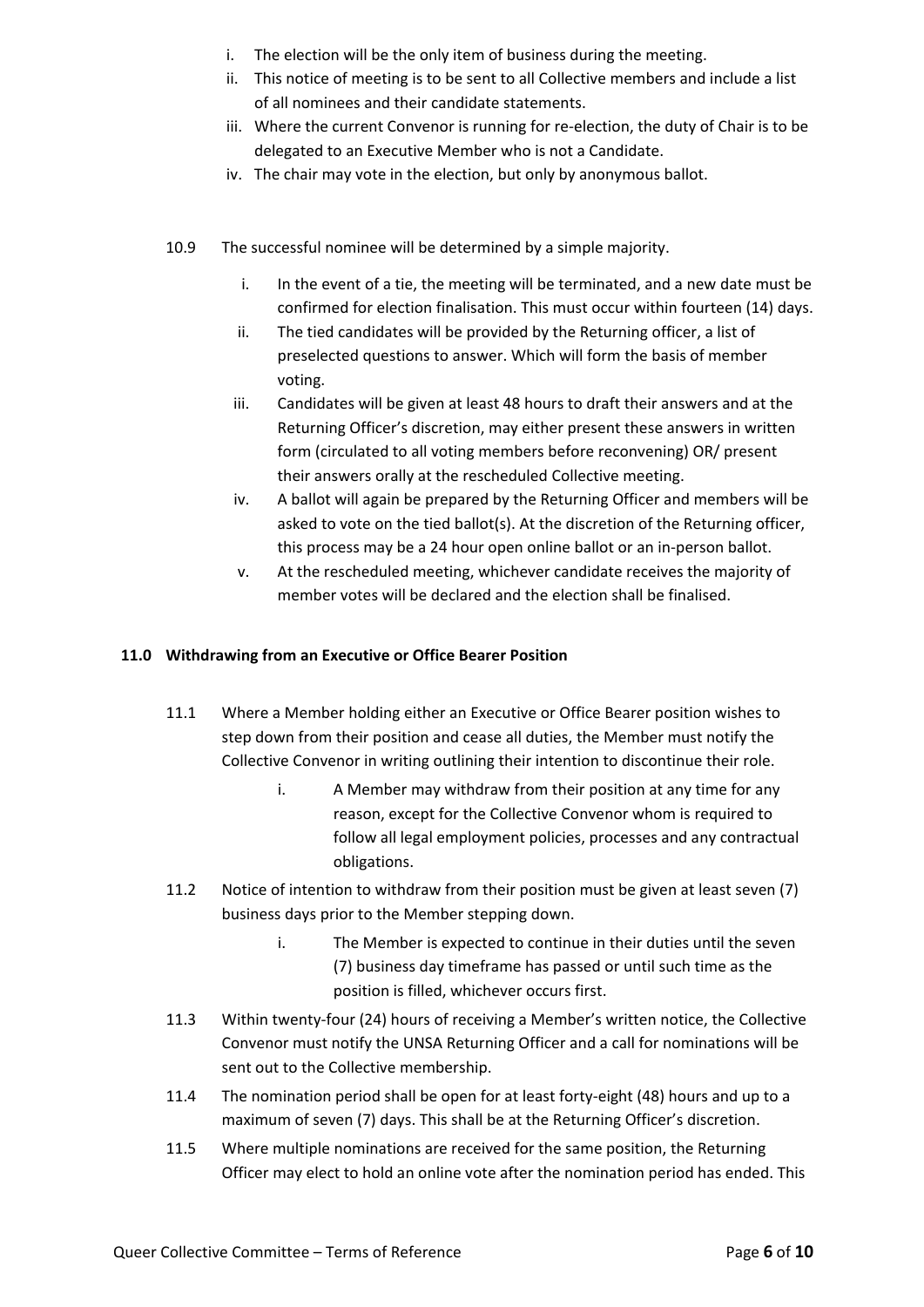may be done via Zoom or any other conferencing software and voting shall be done via a confidential online ballot.

- 11.6 Alternatively, the Returning Officer may elect to hold an in person vote during an extraordinary meeting of the Collective.
	- i. All standard election and meeting protocols must be followed in the event of an in person vote. Refer to Section 10.
- 11.7 Where no nominations are received, the position will remain unfilled and enter into an EOI process. The position may be filled when a member is interested and a vote of the Collective has occurred to affirm their appointment.
- 11.8 Where a single nomination is received for a position, the Member will be appointed unopposed.

### **12.0 Collective Code of Conduct**

- 12.1 All Members must act to be inclusive and treat everyone equitably, consistently, and appropriately.
- 12.2. All Members must behave and communicate in a manner that does not offend, degrade, or humiliate.
- 12.3. All Members must show consideration for the property of UNSA and others.
- 12.4. The Collective will not encourage or tolerate bigoted or otherwise hateful behaviour. Sexism, racism, prejudice relating to sexual orientation and gender, religious intolerance, and all other forms of bigotry will not be tolerated.
- 12.5. The Collective will not tolerate drunk and disorderly behaviour that interrupts its events or adversely affects Collective Members.
- 12.6 The Collective and its Members shall at all times adhere to the University of Newcastle Code of Conduct and the UNSA Code of Conduct.
- 12.7 Where necessary, the Collective will escalate any issues or grievances via the appropriate channels, including but not limited to; UNSA support person(s), UNSA President and Campus Care.

### **13.0. Inappropriate Behaviour and Incident Reporting**

- 13.1 Upon becoming aware of an actual or possible issue of unacceptable or concerning conduct occurring i.e. bullying, harassment, violence, threats, damage to property or person, the Collective Convenor must report this to an UNSA support person(s).
	- i. Upon becoming aware of any actual or possible incidents, issues or concerning behaviours, Collective Grievance Officers are required to report these to the Collective Convenor immediately, who will liaise with UNSA supports.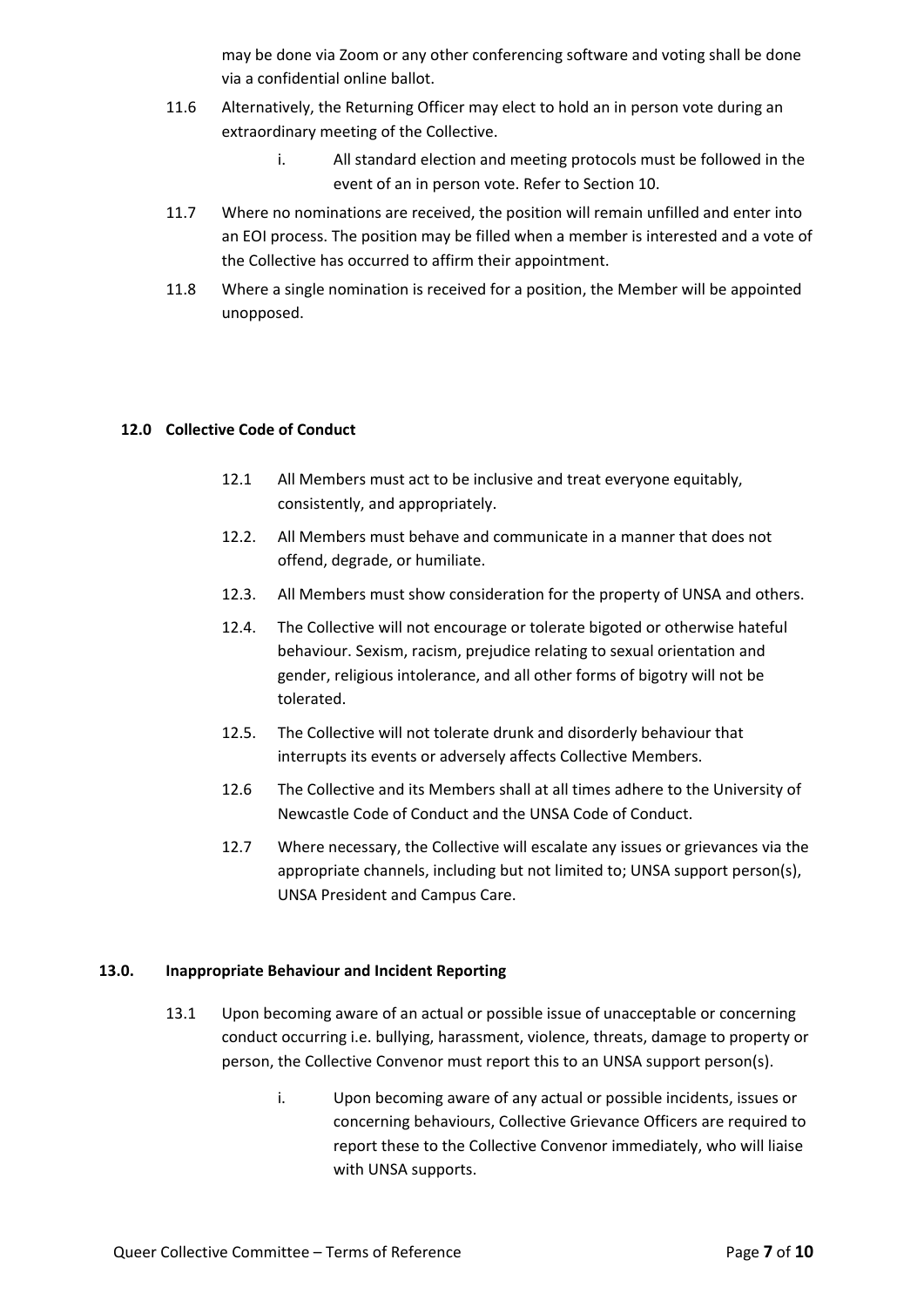- ii. Wherever possible the UNSA support person(s) should consist of the Student Representative Support Manager, UNSA Vice-President Welfare & Wellbeing or the UNSA President.
- iii. All matters raised are strictly confidential.
- 13.2 In determining the course of action, the Convenor and UNSA supports must refer to UNSA's Escalating and Reporting Concerning Behaviours document which houses the resources available to students in crisis and disputes, as well as the disciplinary, reporting and expulsion related policies and procedures.
	- i. A judgement will then be made as to whether the incident or dispute may be handled by the Collective or whether it requires additional, external intervention.
- 13.3 Collective Grievance Officers may work with the Convenor to address any conflict or disputes arising within the Collective internally if the Convenor and the UNSA support person(s) consider it appropriate.
	- i. In determining whether Grievance Officers may intervene, all relevant parties will refer to UNSA's Escalating and Reporting Concerning Behaviours document.
	- ii. Where an intervention is possible and safe to do so, all relevant parties must work toward a resolution in good faith.
	- iii. The Convenor, UNSA support and Collective Grievance Officers are required to engage other University and UNSA resources in their handling of the dispute if the situation requires it. I.e. Campus Care, Counselling, UNSA Board of Directors.
- 13.4 Where a matter can be resolved within the Collective and not through external involvement, the impacted parties must be given access to a support person of their choosing.

# **14.0. Discipline, Suspension and Expulsion of Members**

- 14.1. Where the conduct of a Member is deemed entirely inappropriate and/or unsafe, the Convenor may, upon their reporting to the UNSA support person(s), formally request suspension or expulsion of the Member.
	- i. The suspension or expulsion of the Member may only be approved in this capacity in extenuating circumstances, such that to continue the Member's involvement in the Collective seriously jeopardises the safety or standing of another Member, the Collective as a whole or the wider community.
	- ii. In such an event, the Convenor and UNSA support cannot in good faith and with safety as the primary concern, continue to allow the Member to operate in the Collective.
	- iii. Where the Convenor and UNSA supports resolve to suspend or expel a Member, the UNSA President and UNSA General Manager should be advised, and Campus Care contacted.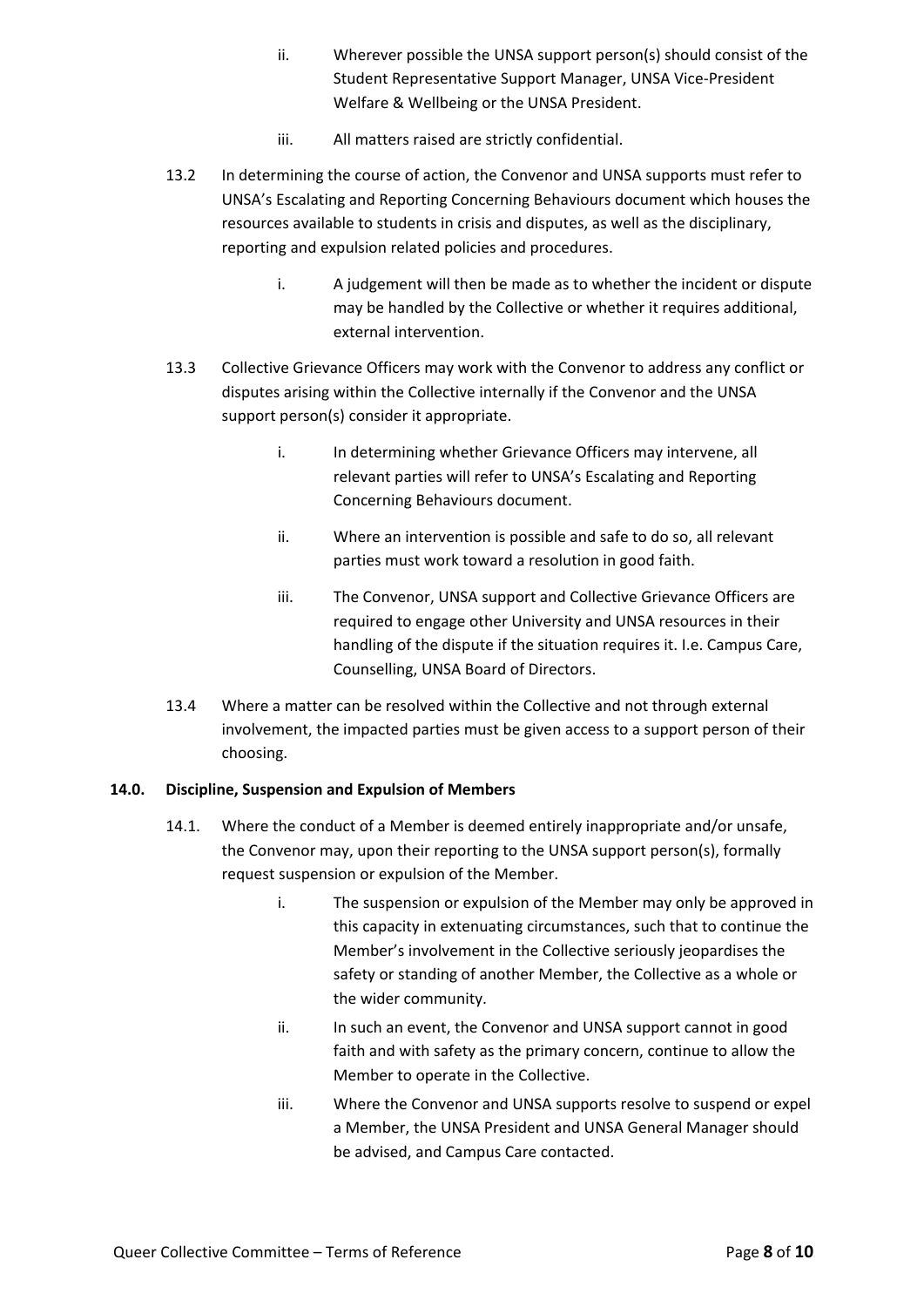- 14.2. In other instances of misconduct, the Collective Executive may resolve to suspend or expel a member from the Collective via a 75% majority vote if they have reason to believe the conduct of that member has been in violation with the following:
	- i. The Collectives aims and objectives;
	- ii. The Collectives Code of Conduct;
	- iii. UNSA's policies;
	- iv. University of Newcastle's Code of Conduct.
- 14.3. A resolution to suspend or expel a member of the Collective may only take effect:
	- i. If at a meeting of the Collective 75% of the member's present vote in favour of the resolution; or
	- ii. The Member has been afforded the right of appeal as per the UNSA appeals process and the appeal is not upheld.
- 14.4. A meeting of the Collective to consider a resolution to suspend or expel a member must be held not earlier than seven (7) days and not later than fourteen (14) days after the notice has been given to the member in accordance with the following:
	- i. The Secretary must, as soon as practicable, give notice to the Member by way of a formal written notice:
		- a) Setting out the resolution of the Collective and the grounds on which it is based, and stating that the member (or their support person) may address the Collective at the meeting, if appropriate and as determined by the Collective Executive and in consultation with the UNSA support person(s);
		- b) Stating the date, place and time of that meeting; and
		- c) Informing the member that if, at that meeting, the Collective confirms the resolution, they may give notice within fortyeight (48) hours of the meeting if they will appeal to the UNSA Board of Directors.
- 14.5. At a meeting of the Collective to confirm or revoke a resolution, the Collective must:
	- i. Give the member (or their representative) an opportunity to be heard;
		- a) the Collective Executive may also decide in extreme circumstances such as violence, sexual assault or harassment or severe misconduct to only allow the member to give a written statement.
- ii. Give due consideration to any written statement submitted by the member;
- iii. Determine by resolution whether to suspend or expel the member;
- iv. In the case of suspension of a member, determine the length of suspension;
- v. In the case of expulsion of a member, determine the length of the expulsion, and whether the member will be permitted to apply for membership again after the period of expulsion.